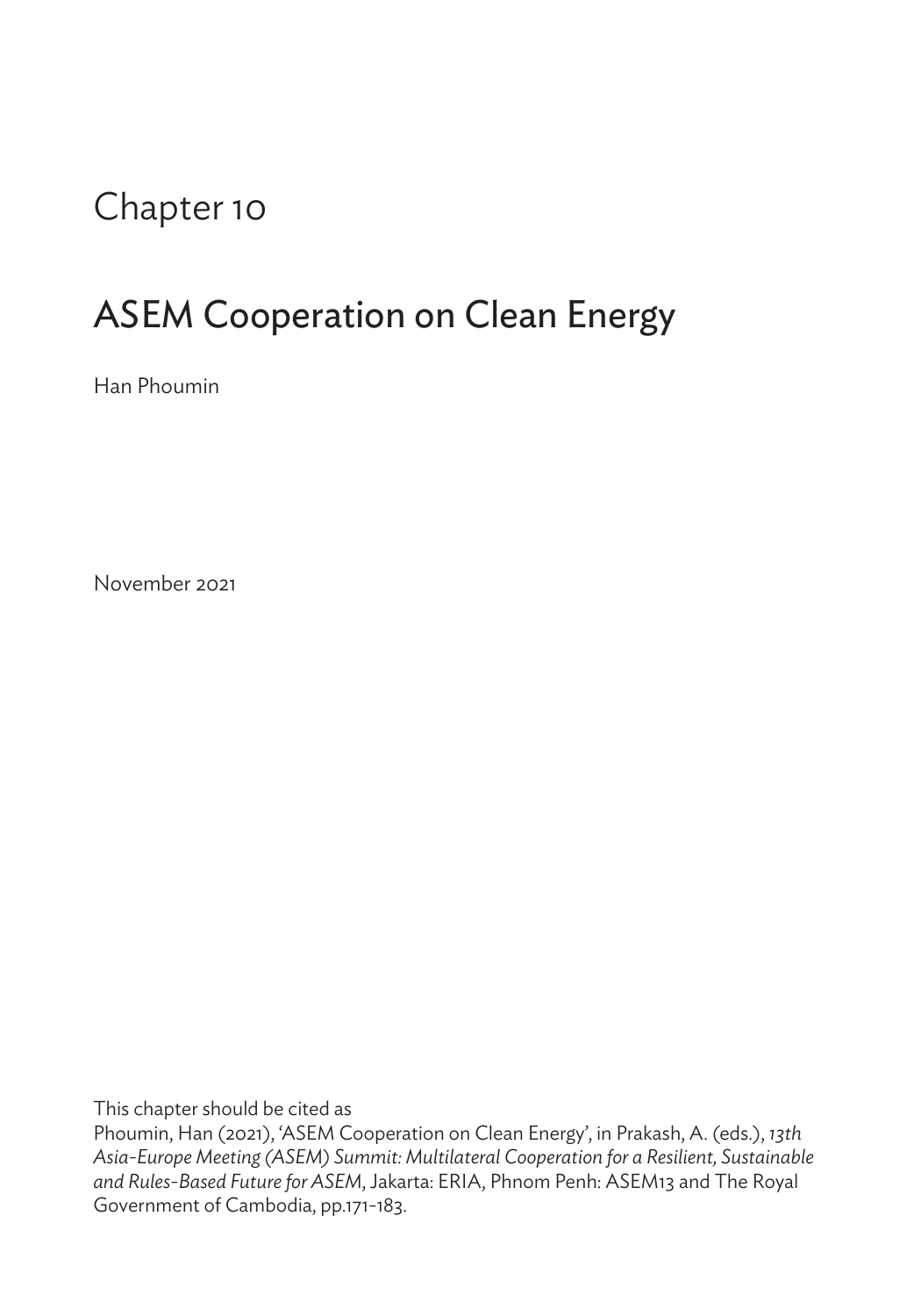# ASEM Cooperation on Clean Energy

HAN PHOUMIN

#### **Introduction**

ASEAN and European Cooperation on energy fields is mentioned in the ASEAN–EU Plan of Action (2018–2022) in which the cooperation included the sharing of best practices on promoting energy access, energy security, energy efficiency and conservation (EEC), renewables and clean energy technologies and measures to support a competitive energy market.

The global energy demand has increased by 10 times since 1999, and it keeps increasing (IEA, 2020). The gravity of energy demand has shifted to Asia, and emerging economies account for half of the global growth in gas demand. While many Organisation for Economic Co-operation and Development (OECD) countries will see a peak in energy demand and some will experience negative growth due to energy efficiency and other factors, such as population growth and industrial structures, Association of Southeast Asian Nations (ASEAN) countries will be the opposite as they will need more energy to steer their economic growth. In the medium-to-long term, two major factors, sustained economic growth and increasing populations in the ASEAN region, are the major drivers responsible for the doubling of energy demand in our model prediction for 2015–2040. The Southeast Asia as well as other developing countries in Asia currently face paramount challenges in matching energy demand with sustainable energy supply given the transition to a lower carbon economy. This implicates the heightened need of transition towards development and deployment of greener energy sources. The growing energy demand will be met by appropriate energy supply in which renewables and other clean energy alterative such as renewables, hydrogen, and clean technologies will need to be accelerated.

ERIA conducted a study on hydrogen demand potential based on three scenarios of hydrogen penetration in various sectors. There are two types of hydrogen production. Hydrogen can be produced either by the reforming and gasification of fossil fuels, such as natural gas and coal, or applying water electrolysis using electricity generated by renewable energy, such as hydro/geothermal, solar/PV, and wind. The study projected the potential growth of hydrogen adaptation and usage in all sectors by 2040, with the cost of hydrogen decreasing from US\$0.90/Nm<sup>3</sup> (normal cubic metre) currently to  $US$0.30-US$0.40/Nm<sup>3</sup>$  in 2040, which is competitive with the target price for gasoline. The projected increase of energy demand in ASEAN shows a threat to energy security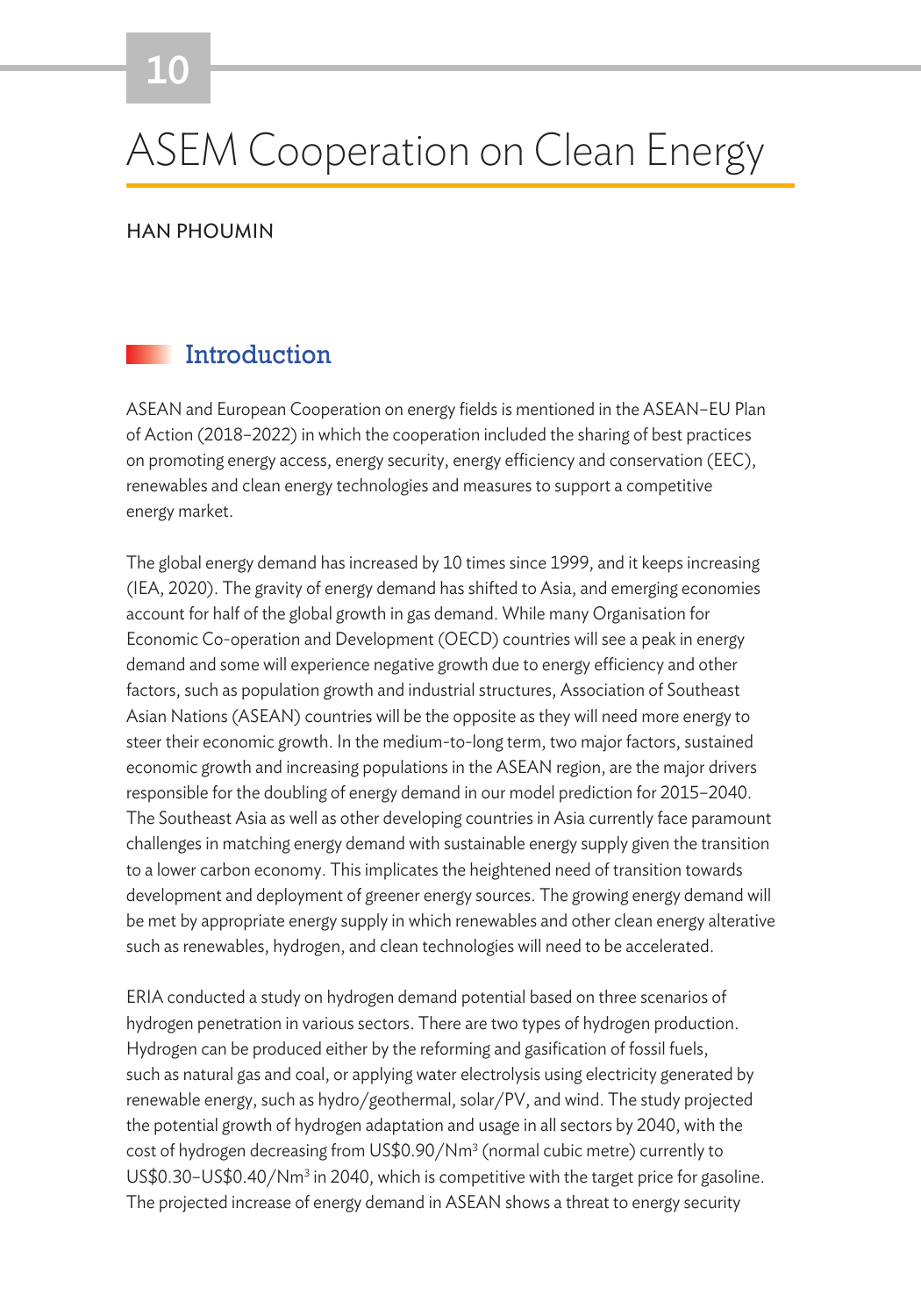and the effort to curb CO<sub>2</sub> emissions. These common energy challenges will need to be addressed through concerted efforts, including collective measures and actions to rapidly develop and deploy energy efficiency and saving, high-efficiency and low-emission coal-fired power plant technology, and nuclear safety, and to double the share of renewable energy in the overall energy mix for inclusive and sustainable development.

The rapid economic growth in ASEAN has led to marked increases in energy demand in the region. The energy outlook and energy saving potential in the East Asia region show that primary energy demand is expected to grow at an average annual rate of 3.6% between 2015 and 2040. In absolute terms, it will increase from 666.61 million tons of oil equivalent (Mtoe) in 2015 to 1623.63 Mtoe in 2040. By energy source, oil is the dominant and largest energy source, with a share of 50.5% in 2040, a slight increase from 50.1% in 2015. Coal is the second-largest energy source, projected to have a 43.3% share in 2040, a large increase from 26.9% in 2015. Natural gas is projected to have a share of 27.3%, a slight drop from 31.4% in 2015 due to the policy directions of ASEAN countries. The share of hydropower is expected to drop slightly from 2.4% in 2015 to 1.4% in 2040 as the resource has been fully developed. The remaining share of about 25% in 2015 was from renewables, such as geothermal, wind, solar and biomass, and this share in 2040 is likely to increase to 31%.

The shares of final energy consumption by fuel source point to oil as the dominant energy source, with shares of 41.3% in 2015 and 45.4% in 2040, followed by electricity with shares of 16.1% in 2015 and 19.4% in 2040, coal with shares of 8.9% in 2015 and 12.3% in 2040, natural gas with shares of 10.3% in 2015 and 11.3% in 2040, with the remaining as heat and others. The dominant share of oil use in the final energy consumption is due to the increased oil use in the transport sector. Total power generation is projected to grow at 6.3% per year on average from 2015 (equivalent to 32.9 terawatt-hours [TWh]) to 2040 (equivalent to 53 TWh). The share of coal-fired generation is projected to be the largest, at 53% in 2040, a significant increase from 32.9% in 2015. The share of natural gas is projected to drop from 46.6% in 2015 to 34.1% in 2040, while the share of hydropower will also fall from 13.6% in 2015 to 7.4% in 2040. The share of geothermal will decrease from 2.2% in 2015 to 1.5% in 2040. The remaining share (wind, solar, biomass) of 1.6% in 2015 is projected to be 3.1% in 2040.

The increasing energy demand in ASEAN reflects an overall trend for developing Asia. This is worrisome due to the challenge of securing the energy needed at an appropriate price and supply stability. The OECD may be in the best position to assist ASEAN for its energy transition towards clean energy use by having more renewables and clean energy technologies in its energy system. Therefore, the appropriate energy policies for energy security and energy affordability will need to be flexible considering the role of fossil fuel in the energy transition, as noted in the case of ASEAN. It is also important to mention that meeting the growing energy demand will need the appropriate energy policies and energy infrastructure investments to ensure sustainable energy use and economic growth.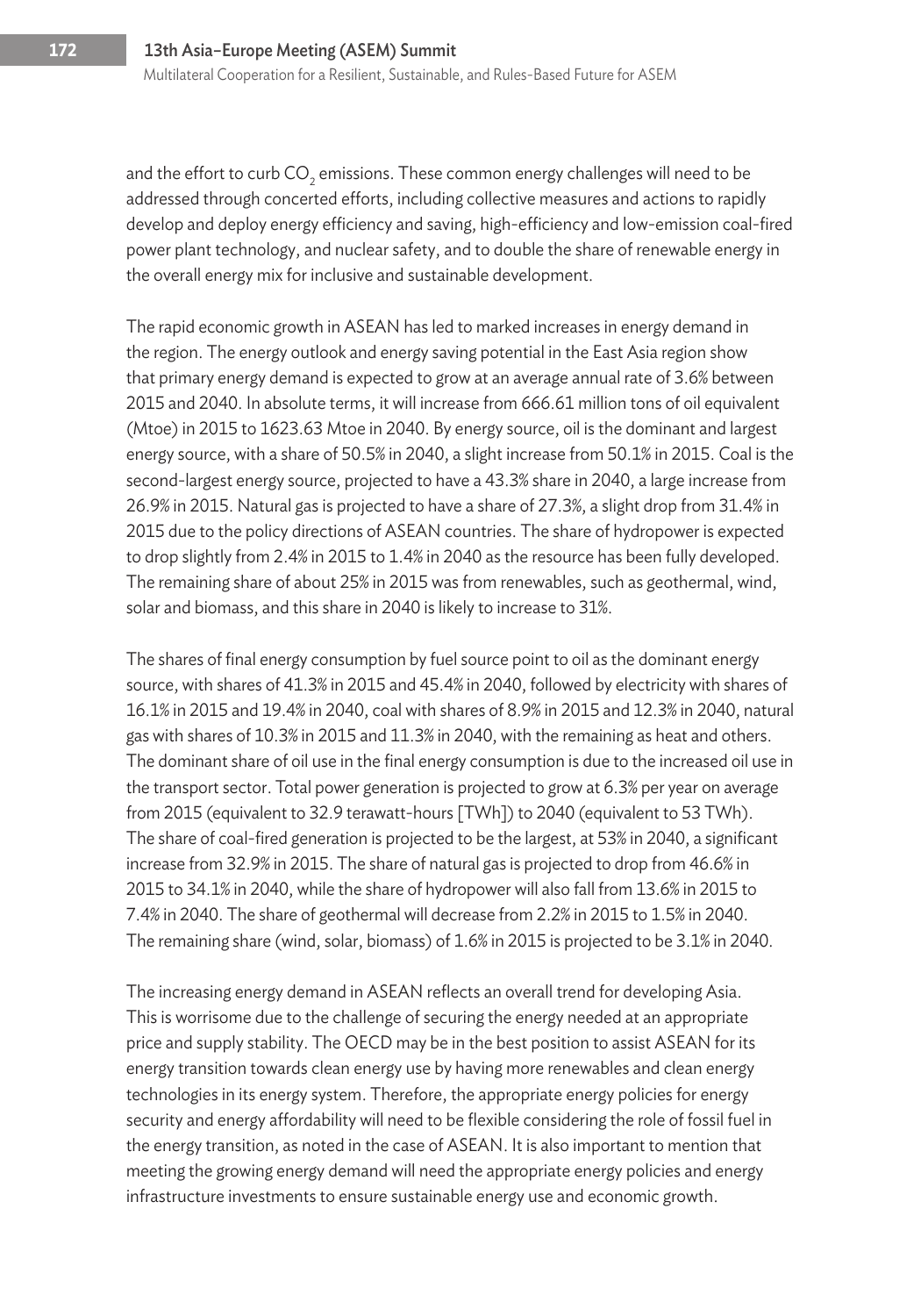#### Managing Energy Transition and Energy Reality

The world is undergoing an energy transformation, from a system based on fossil fuels to a system based on cleaner energy use, including renewables and the cleaner use of fossil fuels, in order to reduce global greenhouse gas emissions and avoid the most serious impacts as a result of climate change. Addressing the energy transition towards a cleaner energy system has been a common goal as reflected in the global agreement of the United Nations Climate Change Conference, COP21, where global leaders agreed to set the goal of limiting global warming to well below 2 degrees Celsius compared to the pre-industrial level.

Although agreement on a common goal has been reached, the policy measures and actions undertaken in each county have varied, reflecting the differences in their socioeconomic, political, and geographical contexts. To be explicit, the energy transition is an economic problem, since the present financial system tends to look only toward immediate profit, discounting the medium- and long-term advantages. In this way, new and clean technology seems more expensive than the conventional fossil fuel-based energy system. So, an appropriate energy policy to allocate economic resources for the energy transition is vital to ensure equitable and affordable access to energy for everyone.

According to ERIA's Energy Outlook (Kimura and Han, ed., 2019), the fossil fuel (oil, coal, and natural gas) demand in the ASEAN region will almost triple from 507 Mtoe in 2015 to 1393 Mtoe in 2040 under the Business as Usual (BAU) Scenario, driven mainly by the objectives of ensuring energy security, fuel supply stability, and affordability. Even under the Advanced Policy Scenario (APS) assuming more aggressive energy efficiency and the higher penetration of non-fossil fuels, fossil fuel demand in 2040 is projected to be 1,027 Mtoe, double the value in 2015. Notwithstanding ongoing efforts in the East Asia Summit (EAS) region to promote energy efficiency and renewable energy sources, it is obvious that fossil fuels will play a crucial role in the energy mix in the ASEAN region. Managing the energy transition in ASEAN will require stress on the presence of fossil fuels (coal, oil, and natural gas) in the short and medium-term energy system, and what matters is how to explore ways to use fossil fuels in an environmentally sustainable manner to act as a bridge to a carbon-free energy future, rather than simply ruling them out completely. For the successful implementation of energy transition and climate change policy objectives, policymakers will need to balance the other equally important policy objectives of energy security, energy access, and affordability, for instance, policy blind of banning public financing on Clean Coal Technology (CCT) could be counterproductive in terms of climate mitigation since the lack of finance for high-efficiency but more expensive CCT would simply result in the deployment of cheaper and less-efficient technologies, such as critical or sub-critical technologies and higher CO $_2$  emissions.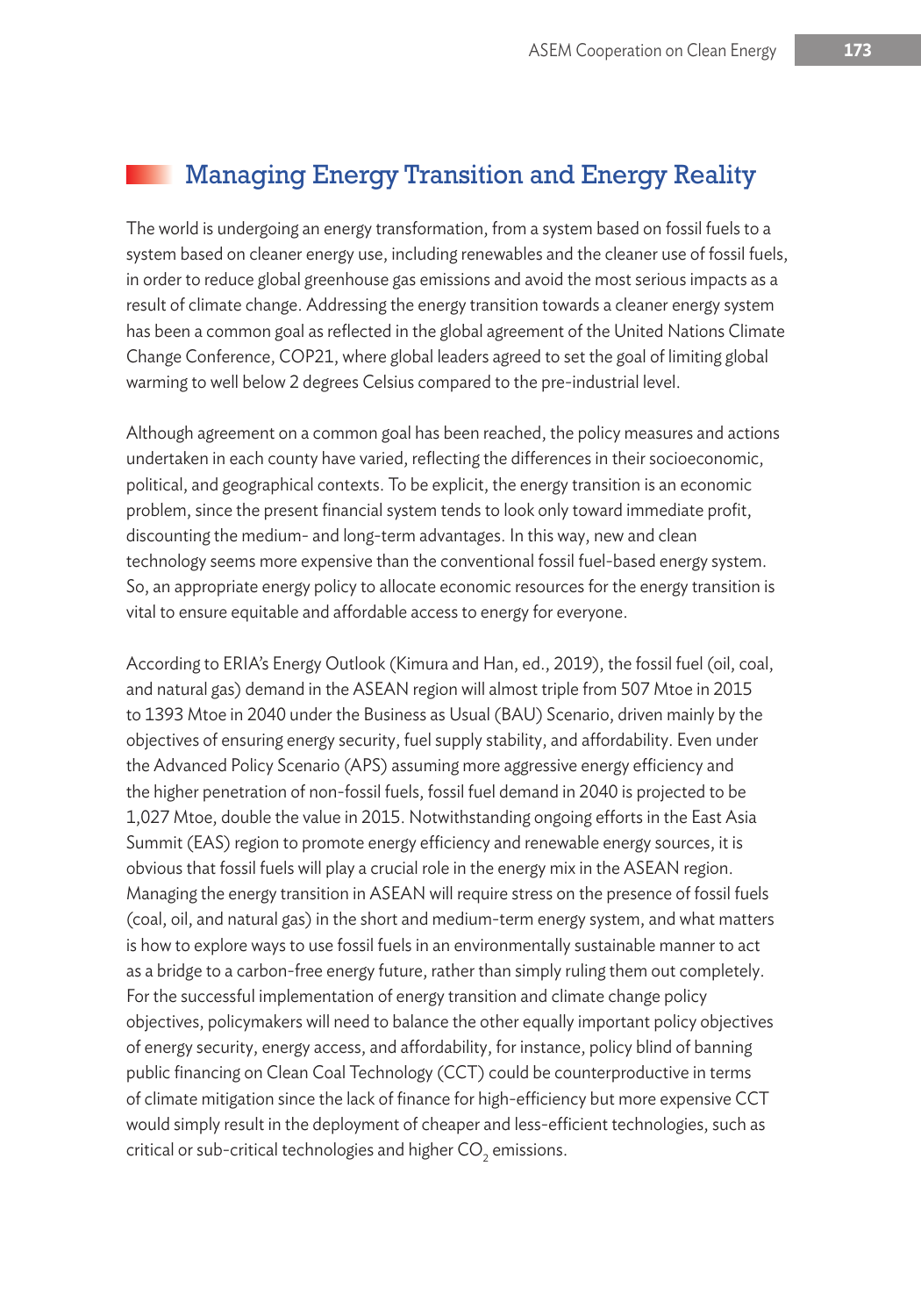The energy transition and its shift towards a cleaner energy system will have fundamental impacts for ASEAN and the global economy. The pace at which countries adopt policies has seen drastic change in the energy system, where more renewables have penetrated the electrical grid. One of the greatest challenges that the energy transition presents is the cost and associated knowhow for technology, and infrastructure and the related costs to obtain a higher share of renewables in the energy system. Equally important is the shift in the geopolitical landscape, where fossil fuel-producing countries will need to shift at a similar pace to adopt a new, diversified economic model to cope with the changes. It is important to note that the shift and pace of energy transition will involve costs and investments in all energy-related infrastructure and will have a huge impact on energy affordability. Bridging from the current energy system to a future cleaner energy system requires consideration of the cleaner use of fossil fuels and innovative technologies that can reduce CO<sub>2</sub> and greenhouse gas (GHG) emissions. Therefore, urgent steps are needed to decarbonise the energy sector through pathways to a low-carbon economy, which will require the rapid deployment of the clean use of fossil fuel technologies, renewable energy development, and a doubling of energy efficiency, given that the energy sector accounts for two-thirds of global GHG emissions.

#### ASEAN and EU Energy Policy Directions

The ASEAN Plan of Action for Energy Cooperation (APAEC) Phase 2, which is under preparation for endorsement by ASEAN Ministers on Energy Meeting (AMEM) within 2020, will set key energy policy targets and have energy policy implications for energy infrastructure-related investment in the region. Key targets include the revision of the new energy efficiency and conservation target from a 30% energy intensity reduction by 2025 (based on 2005 levels) to more ambitious levels – the likely new target of a 35%–40% reduction will involve the expansion of energy efficiency measures to transport and industries. It will also establish a new sub-target for the renewables share in installed power capacity that shall complement the existing target of a 23% share of renewables in the Total Primary Energy Supply (TPES) by 2025. APAEC Phase 2 will also include policy measures to pursue smart grids and renewable energy grid integration, and measures to address emerging and alternative technologies, such as hydrogen, energy storage, bioenergy, nuclear energy, climate change and decarbonisation, energy investment and financing and private sector participation, disasters-related vulnerability and resilience, capacity building requirements and other cross-sectoral issues. APAEC Phase 2 will maintain focus on energy connectivity and market integration but will add a sub-theme on energy transition and energy resilience on how the region will need to have a strategy to deal with fossil fuels and new technologies.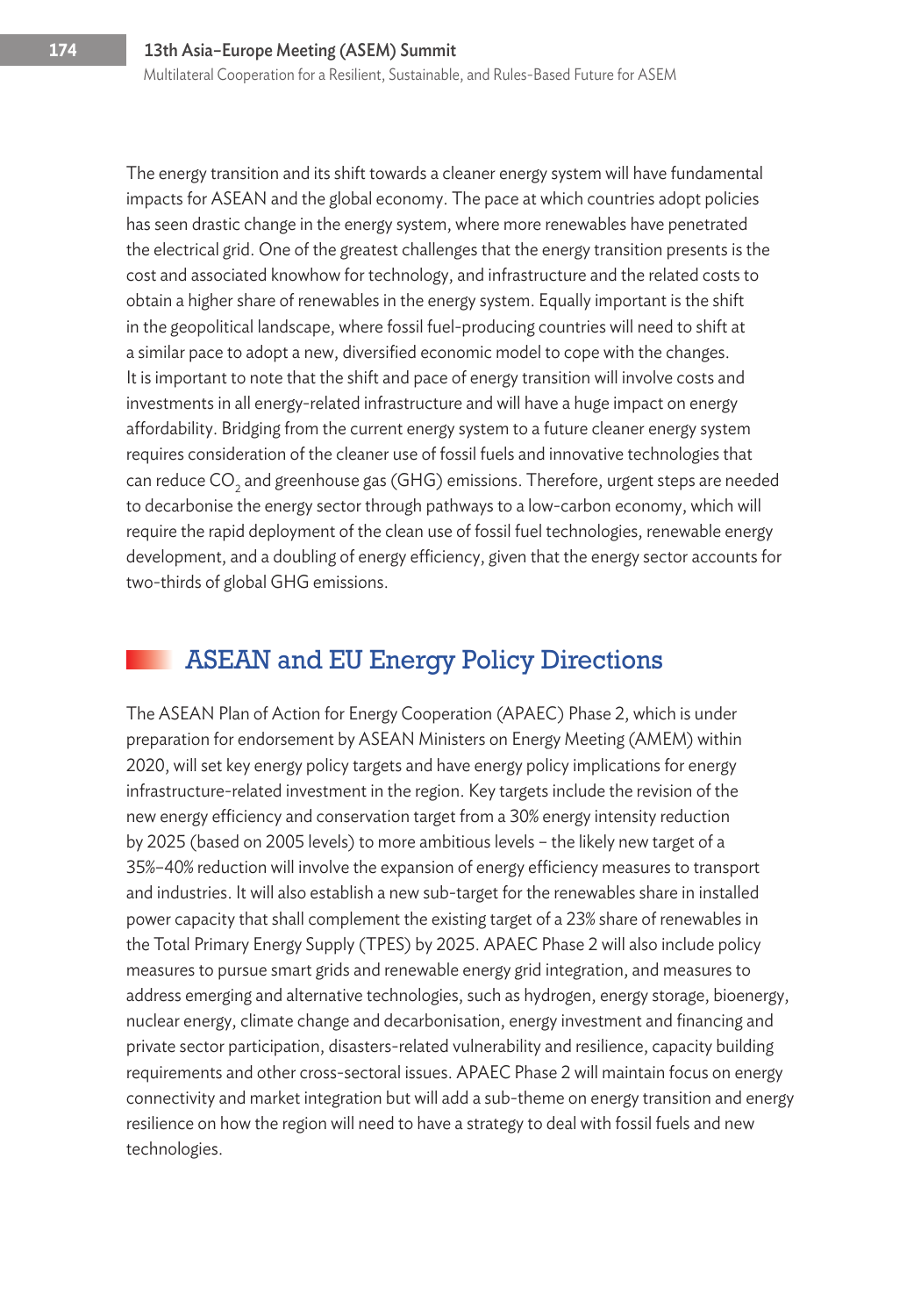In the ASEAN region, there are wide gaps in economic development in terms of GDP, population growth, energy use, and technologies. However, each country is committed to doing the utmost to address the common climate change issue. The countries share their commitments through various policies, such as energy intensity targets or through the actual targets of the renewables share in the energy mix. Nevertheless, emerging countries face the issues of providing energy access and energy affordability, while promoting renewables and other clean energy technologies will remain expensive – although solar and wind module costs have dropped drastically, the system costs remain expensive when applied in developing countries. Making these clean and green technologies available to the developing countries in ASEAN will require policy attention, including regulations and financing mechanisms with support from developed countries.

The European Union (EU) aims to be climate neutral by 2050 (EU, 2020). Among other targets, the foreseeable 2030 climate and energy framework includes EU-wide targets and policy objectives for the period from 2021 to 2030. The key targets for 2030 include at least 40% cuts in GHG emissions from 1990 levels, at least a 32% share for renewable energy, and at least 32.5% improvement in energy efficiency. The cut in GHG emissions will enable the EU to move towards a climate-neutral economy and implement its commitments under the Paris Agreement. For renewables, the binding renewable energy target for the EU for 2030 of at least 32% of final energy consumption will include a review clause by 2023 for an upward revision of the EU-level target. For energy efficiency, the headline target of at least 32.5% for energy efficiency is to be achieved collectively by the EU in 2030, with an upward revision clause by 2023. To achieve effective implementation towards these targets, a transparent and dynamic governance process will help deliver on the 2030 climate and energy targets in an efficient and coherent manner. The EU has adopted integrated monitoring and reporting rules to ensure progress towards its 2030 climate and energy targets and its international commitments under the Paris Agreement.

#### Investments in Low-Carbon Energy Infrastructure

The rapid increase in the foreseeable energy demand in ASEAN will need coordinated and appropriate energy supply infrastructure and investments to ensure the region's energy sustainability, development, and environment. Investments in some of the new and renewable energy and clean technologies are still faced with instability and high energy supply costs. Thus, the energy policy targets and clean technologies' penetration into the energy system will need to be promoted. The investments in low-carbon technologies and renewables are seen as important for managing the energy transition towards the cleaner use of energy and addressing environmental issues. The OECD may not favour financing of coal-fired power plants globally, however, ASEAN will build more coal-fired power plants to meet the increasing energy demand in response to energy affordability and accessibility.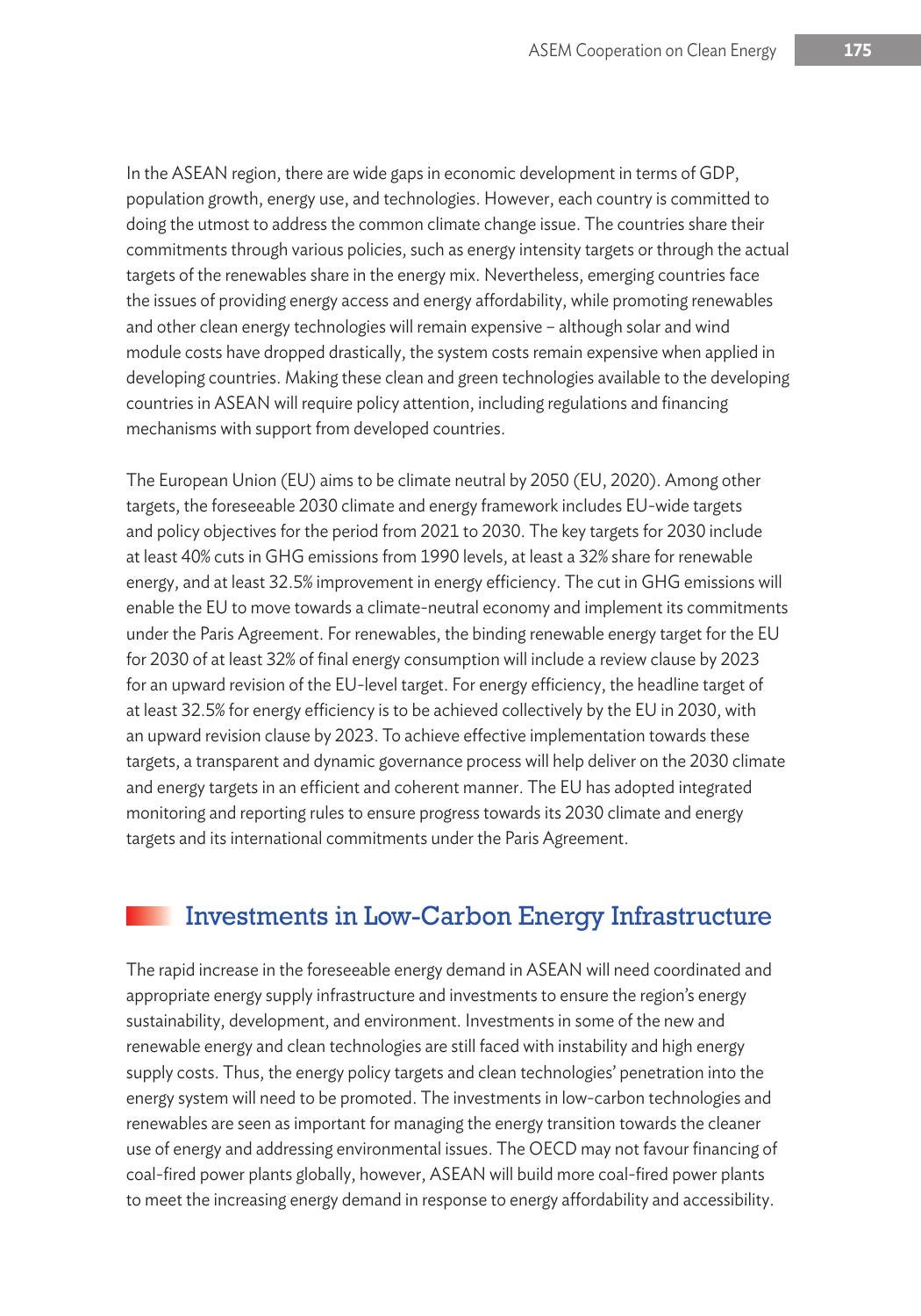Based on this reality, perhaps, it is safe to ensure that coal use in ASEAN's energy transition is more environmentally friendly by using the best available technology to reduce pollutants and emissions, while at the same time gradually increasing the penetration of renewables. There are huge areas of cooperation in which the EU could assist ASEAN towards achieving a cleaner and lower-carbon economy through the transfer of technologies and investments.

The world's cumulative demand in energy infrastructure investment is projected to be US\$60 trillion in 2014–2040 (IEA, 2016). This also means that energy investment of US\$2.7 trillion per year is needed by 2040. For Southeast Asia alone, about US\$1.7 trillion in cumulative investment in energy supply infrastructure to 2035 is required, with 60 % of the total in the power sector (IEA and ERIA, 2013). While IEA and ERIA (2013) predicted the required investment needed in energy infrastructure, including the actual situation and the extent of investment needed, the current investment deficit in the energy sector is yet to be done, which encompasses the extraction, generation, and distribution of traditional fossil fuels as well as renewable sources. So, funding the gap in the required energy investment is a key issue for ASEAN countries. Energy infrastructure and clean technologies are costly and require large investment and involvement from different stakeholders. When it comes to financing clean energy-related infrastructure projects, the words bankable, financeable, and investable are always discussed amongst different stakeholders, as each stakeholder will look at the project from a different perspective in terms of how much they will get in return from their investments. For example, each investor, such as a bank, government, or developer, will have a different idea of what a project's risk/return profile should be. By and large, a bankable project is a project that a bank is willing to finance. But bank financing is only one component of the capital investment structure, and most private investors seek much higher returns on their investment. So, the term 'financeable and investable' is used if the green project looks like a strong project with stable revenue, a suite of credit guarantees, and political risk insurance, with expected single-digit or mid-teen returns. This is far below the hurdle rates for risk-adjusted equity investors for frontier market projects. Normally, green projects are subjected to many risks unless the projects are guaranteed by the government.

Energy infrastructure project finance requires a mix of investors (either developers and/or private equity firms or corporate investors) and debt providers provided by commercial banks or public-sector funding. Within a particular capital structure, for example, a project may receive equity investment from a private equity firm or group of investors, with an insurance wrap from Development Financial Institutes (DFIs) like the Multilateral Investment Guarantee Agency (MIGA), the Overseas Private Investment Corporation (OPIC), the International Finance Corporation (IFC), the World Bank, or the Asian Development Bank, and pledged debt from a bank, such as Standard Bank. Institutional investors may participate either directly or through a private equity allocation or the purchase of other financing options, such as a government infrastructure bond. Currently, most infrastructure investment is financed by the public sector, public–private partnerships (PPPs), or external official development assistance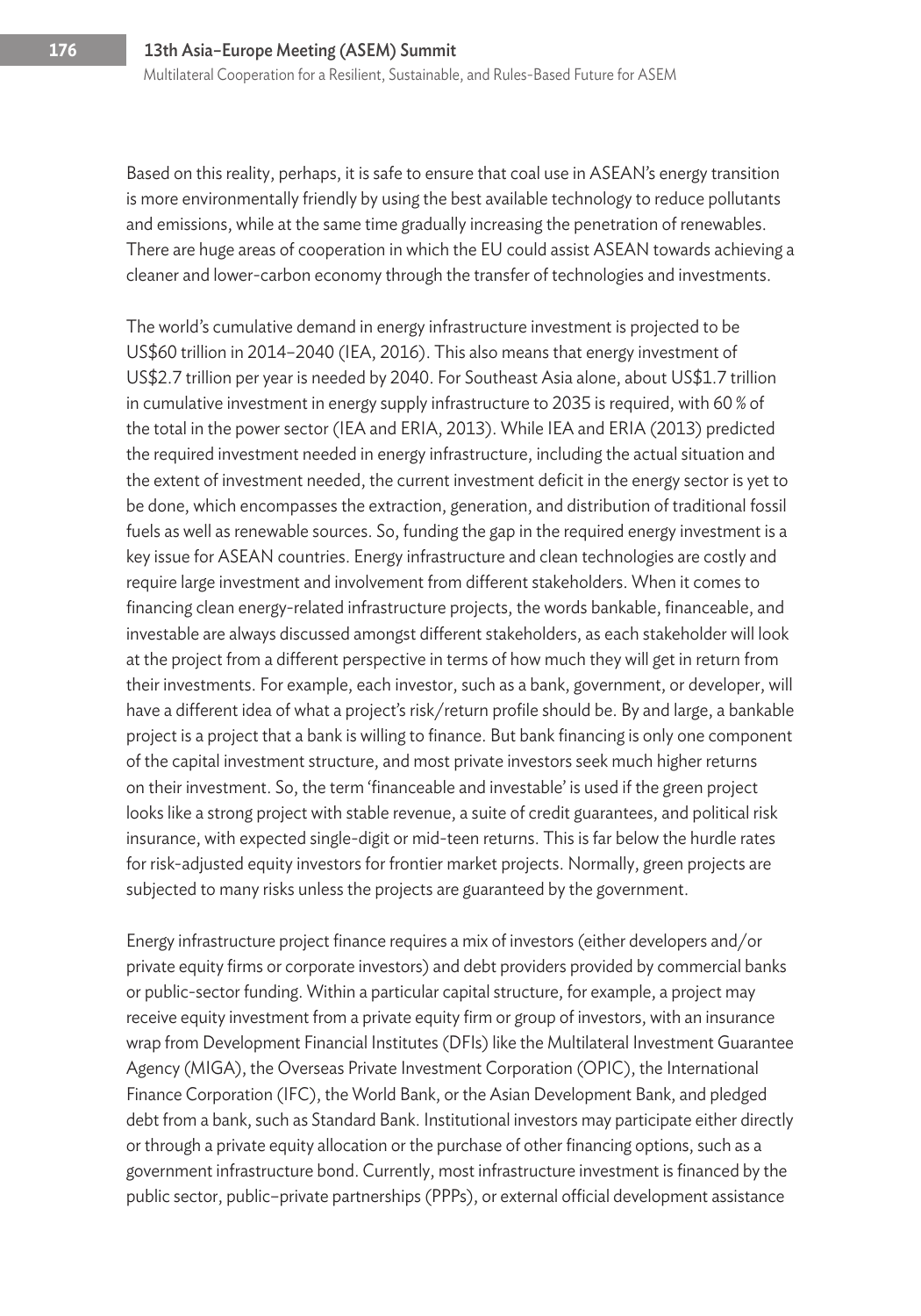for emerging ASEAN countries. For PPPs, the ASEAN Member States have different levels of infrastructure policy, financing methods, and financial capacity. PPP programmes have been significantly developed and utilised in Malaysia, Indonesia, Thailand, and the Philippines, and also recently in Singapore. Whilst Cambodia and Viet Nam are yet to formalise PPPs, private sector participation has become increasingly important in infrastructure development. The Lao PDR and Myanmar have potential, but they are facing multiple challenges, from a lack of fiscal resources to fiscal sustainability. PPPs still have a less significant role in Brunei Darussalam, which has abundant public financial resources to build infrastructure.

#### How to Deal with Coal Use in the Energy Transition in ASEAN

Coal, as the most abundant and reliable energy resource, will continue to be the dominant energy source in power generation to meet the fast-growing electricity demand in the ASEAN region and for emerging economies around the world, even though its use has been drastically reduced in OECD countries and the developed world due to the role of gas, renewables, and advanced technologies. In 2015, ASEAN's share of coal use in power generation was 32%, and its share will increase to 42% by 2040; while the share of gas in power generation was 42% in 2015, and its share will drop to 37% in 2040 (Kimura and Phoumin, 2019). The increase in coal use for power generation in ASEAN countries will lead to the widespread construction of coal-fired power plants, which without the employment of the best available clean-coal technology (CCT), will result in increased GHG and CO<sub>2</sub> emissions. Meanwhile, the climate narrative at COP25 and the coming COP26 will likely enforce the banning of public coal financing, not limited to OECD countries but throughout the globe The efforts of developed economies to ban coal financing have their merits, but the countries need to understand the unintended impacts that could arise from such policies. It should be noted that technological developments in CCTs have been fast achieved in developed nations, while the transfer and diffusion of know-how technology of the CCTs to the developing world has been slow. The actions taken to abate CO<sub>2</sub> and GHG emissions have gained momentum in the developed world, especially amongst OECD countries, while developing nations lack the means to afford the available technologies to reduce CO<sub>2</sub> and GHG emissions. Further, China is leading the financing of coal-fired power plants around the developing world as it is not bound to the OECD's rules and obligations to ban coal financing.

It is a real concern that if not paired with the proliferation of more sustainable energy development, increasing coal use in emerging Asia will have negative effects on the region's environmental security. With the projected increase in coal-fired generation capacity, both local pollutants – CO<sub>2</sub> and GHG emissions – will become major issues in the future.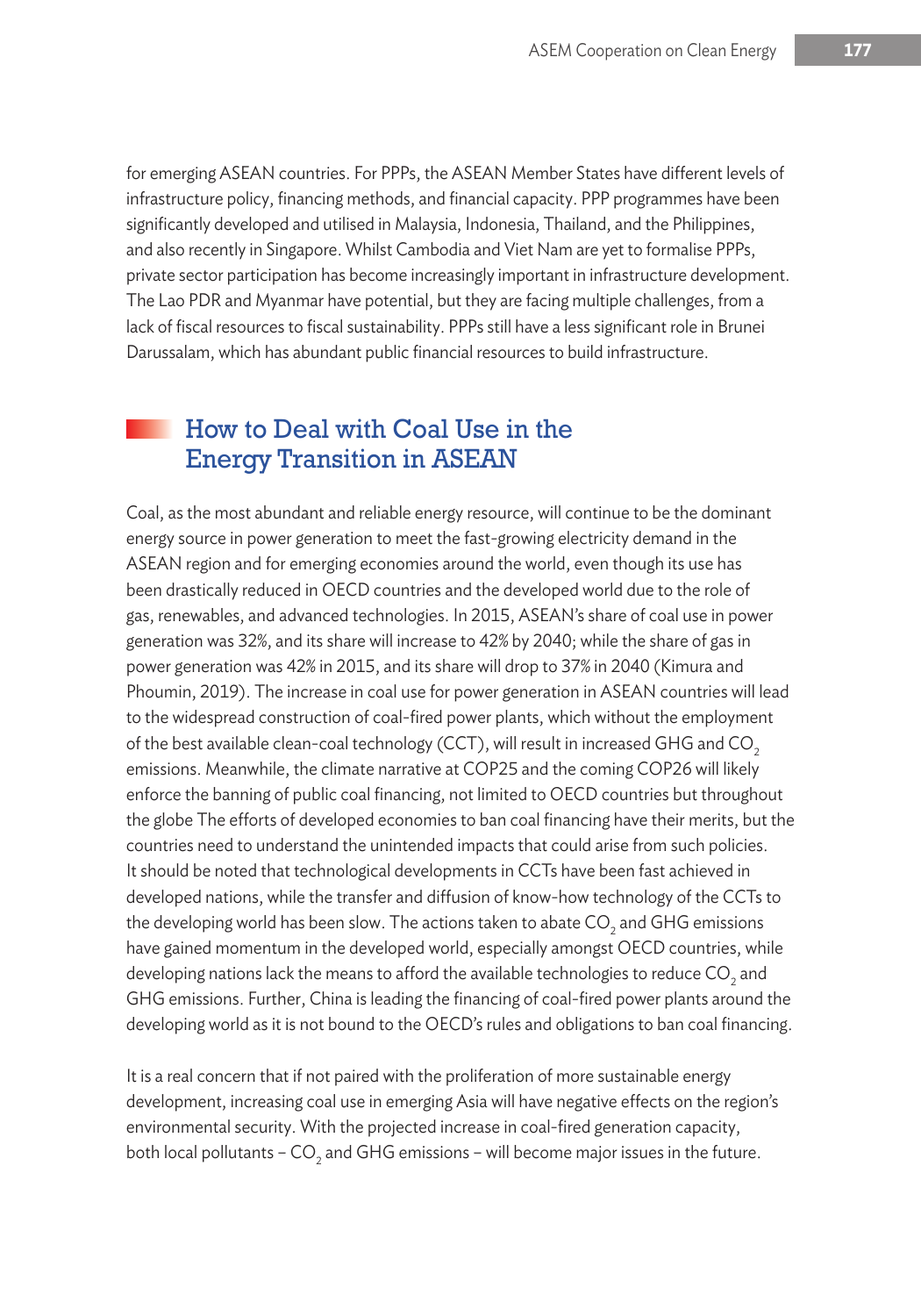Based on Green House Gas Emission Data, $<sup>1</sup>$  emissions from fossil fuel combustion and</sup> industrial processes contributed to about 78% of the GHG emissions increase from 1970 to 2011. China, the United States, Europe, and India were the largest emitters, contributing 30%, 15%, 9%, and 6% of global GHG emissions, respectively. With substantial new generation capacity required to generate power, unabated coal-fired power generation plants are increasingly being constructed in developing Asia. These trends bring forward the urgent need to address the environmental sustainability of powering emerging Asia's economic development and the need for clean coal technology deployment.

#### How to Scale-up Renewables Penetration

While economic growth has increased the affordability of renewable energy (RE) around the world, many emerging economies are still in the early stages of development. For ASEAN members who can afford greater investment in RE, an important concern is the need for electricity storage and smart grids to support higher RE penetration levels in the electricity sector. Smart grid technologies are already making significant contributions to electricity grids in some developed countries of the OECD. However, these technologies are still undergoing continual refinement and improvement and, hence, are vulnerable to potential technical and non-technical risks. RE growth will thus be constrained by infrastructure development as well as by the evolution of technology. These also include capacities in assessing and predicting the availability of renewable energy sources. These capacities offer additional benefits, notably the promise of higher reliability and overall electricity system efficiency.

In the climate narrative, RE provides a bright prospect for the world's energy sector. ASEAN countries will have to follow the same trend as the rest of the world and expand their RE industries. Due to technological advances, the great growth potential of RE in the future will come from wind, solar, and biofuel power, which will compete with traditional fossil fuels. Among the ASEAN economies, there is also ample scope for growth in hydroelectricity, particularly in relatively less-developed economies, such as Cambodia, Myanmar, and the Lao PDR. In several ASEAN countries, there is also the potential for growth in geothermal energy. Therefore, the largest reduction in CO<sub>2</sub> emissions is expected in the power sector, by introducing renewable energy as much as possible. To have a high penetration of renewables in the power system, there needs to be a huge investment in power system integration to enable the coordination the interplays of distributed generation (wind power plants, mega-solar photovoltaic (PV) plants, rooftop solar PV systems on buildings), market system, demand response technologies and information technology (IT, i.e. data acquisition

<sup>1</sup> EPA, *Global Greenhouse Gas Emissions Data,* available at http://www.epa.gov/climatechange/ghgemissions/ global.html (accessed 10 February 2015).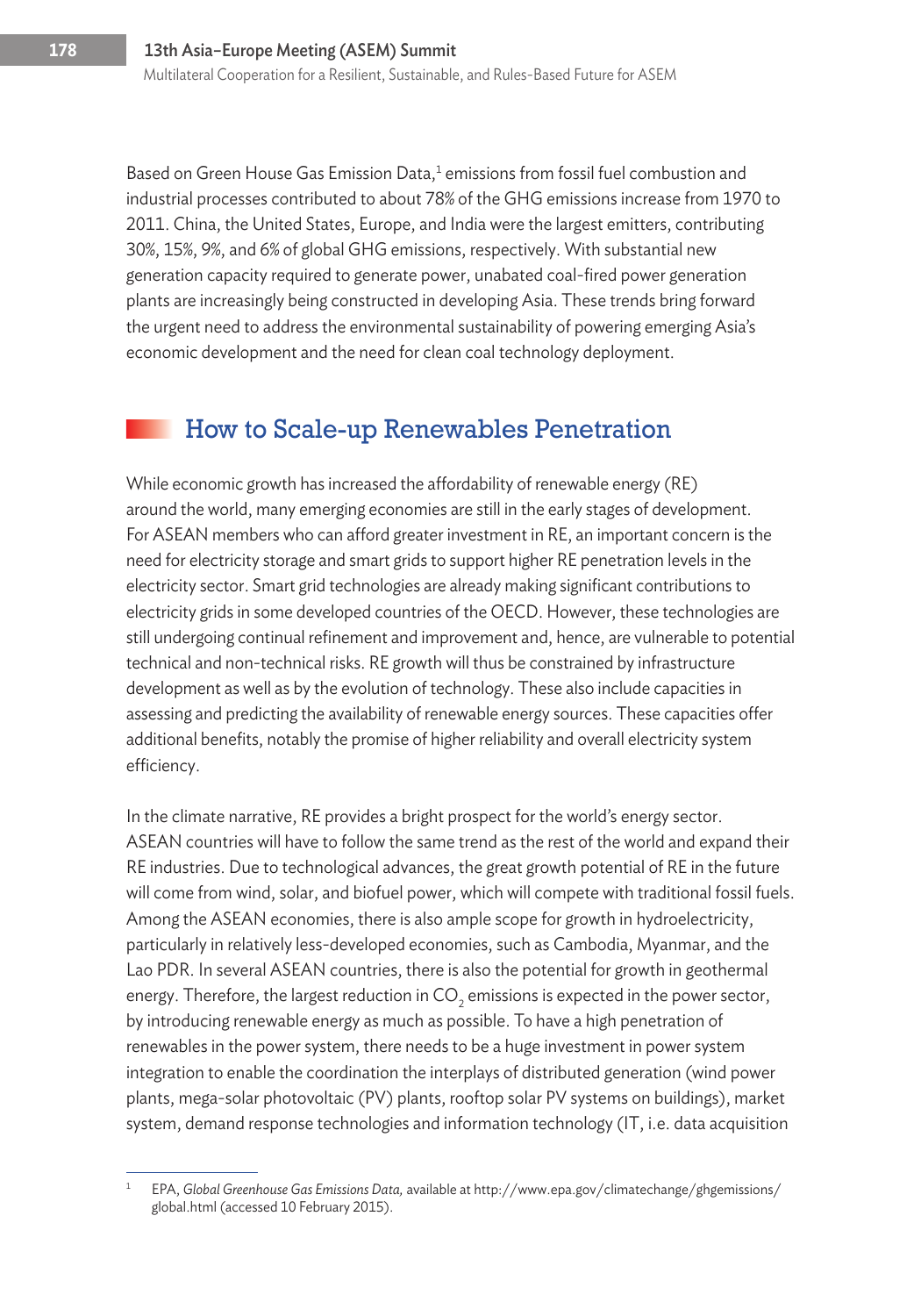and communication). This coordinated power system integration by using the Internet of Things (IoT) is known as the smart grid system. As the EU has achieved a high penetration of renewables using IoT or the smart grid system, ASEAN can learn much from the EU. As a smart grid system involves a complex arrangement of infrastructure whose functions depend on many interconnected elements, investment in smart grid system components will have huge potential for future electrical system demand.

#### The Future Clean Energy Potential of Hydrogen

Hydrogen is the most abundant element in the universe, and it has the potential to fuel the economy while emitting little or no emissions. Hydrogen can be used as a clean energy for vehicles, heating, electricity generation, industrial processes, and energy storage.

In the EU's ambition to make Europe the first climate-neutral continent in the world by 2050, hydrogen fuel will play a large role as an enabler for achieving carbon neutrality. Hydrogen is likely to be on the EU's agenda as there is an overwhelming agreement amongst players on the importance of hydrogen in a carbon-neutral Europe (McKenna, 2020). The EU plans to launch the Innovation Fund, which is a promising tool to support hydrogen applications in hard-to-abate sectors, such as steel manufacturing. For the past 10 years, the focus was on power generation and how to decarbonise it. But now, EU policy is looking at sectors that are more difficult to decarbonise. There is a big focus on steel, but the EU is also looking at refineries, the chemical sector, and transport, including heavy-duty and maritime transport. Europe's focus is on accelerating the production of green hydrogen from renewable sources, but there is still a long way to go, and most likely this will not happen at scale until 2030. In the meantime, it will have to rely on large-scale conventional production methods combined with carbon capture technology – otherwise known as blue hydrogen.

ERIA's research in hydrogen energy in the past two years has identified the significant potential of hydrogen energy supply and demand in the EAS region. ERIA's study projected the potential growth of hydrogen adaptation and usage in all sectors to 2040, with the cost of hydrogen falling from US\$0.90/Nm $^3$  (normal cubic metre) currently in Japan to US\$0.30–US\$40/Nm<sup>3</sup> in 2040, which is competitive with the target price for gasoline. China is one of the biggest potential producers and consumers of hydrogen energy in the near future. China aims to get one million fuel-cell vehicles on its roads by 2029, and by 2023 it will have invested more than \$17 billion in hydrogen. Japan is actively promoting the global adoption of hydrogen for vehicles, power plants, and other potential uses. What we knew is that the use of hydrogen is expanding in the transport sector, and its adoption is gaining momentum. For example, the Tokyo Metropolitan Government will increase the number of hydrogen buses to 100 by 2020, and Sarawak Local Government will start to operate hydrogen buses soon.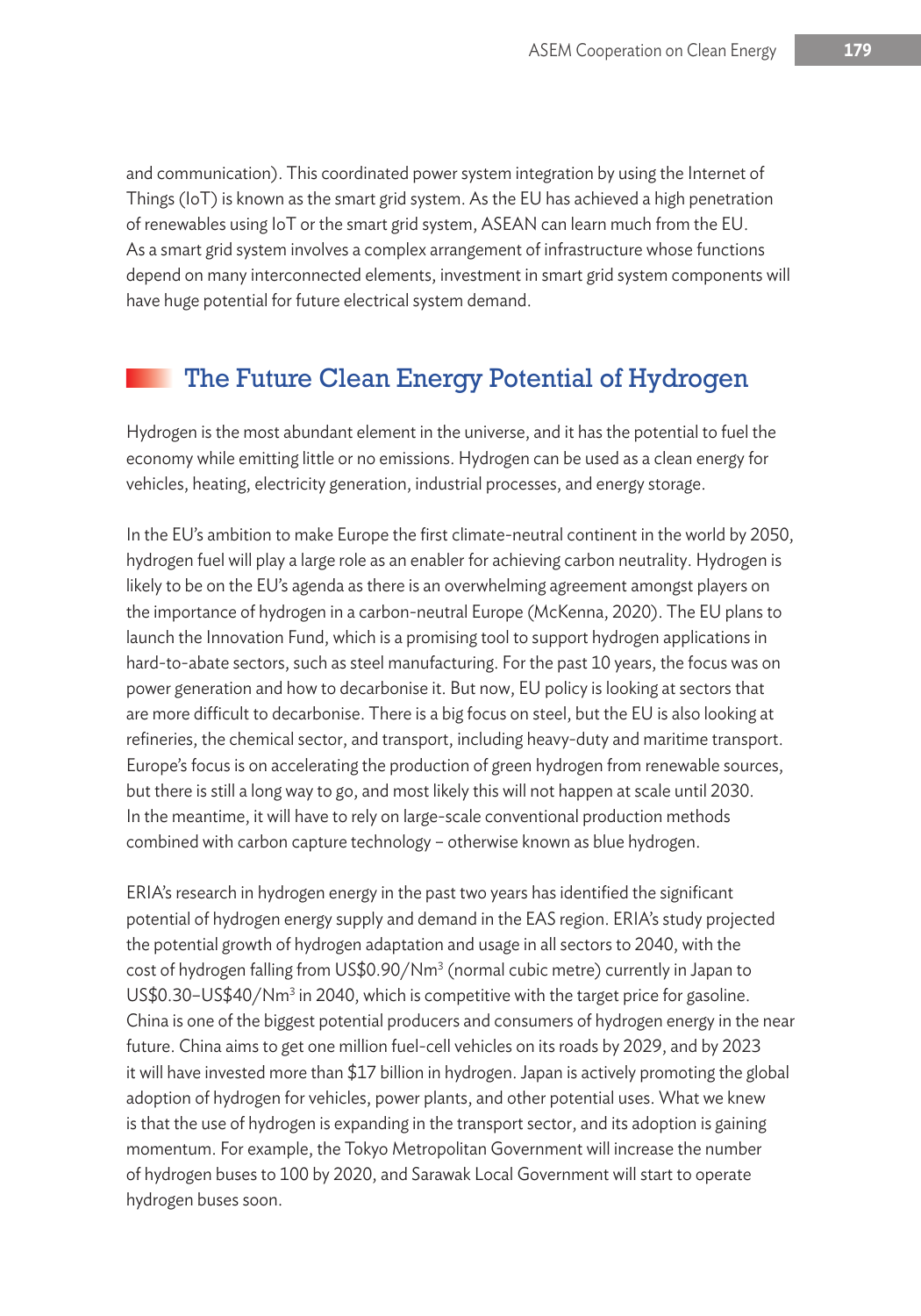In June 2019, ahead of the G20 summit in Osaka, the International Energy Agency (IEA) recommended that the world must 'tap into hydrogen's potential to play a key role in a clean, secure, and affordable energy future'. While challenges remain, the cost of producing hydrogen from renewable sources is expected to decrease by 30% over the next decade.

While countries around the globe, especially the OECD countries and China, try to promote the introduction of hydrogen fuels, there are various costs and institutional barriers. Experts have shared two major barriers to developing green or clean hydrogen energy in China. First, there is a lack of comprehensive and valid feasibility studies on potential renewable or clean energy hydrogen projects, as well as the associated energy infrastructure networks for transportation and distribution. Second, there are institutional and regulatory barriers to enabling the hydrogen projects. For example, current regulations on power grid companies have no capacity to transmit the curtailed renewables as well as nuclear energy to hydrogen production facilities near the demand market, and neither do they have the incentive to build dedicated new lines for such purposes. Furthermore, the current power sector regulations do not allow the onsite production of hydrogen at renewable power stations using the curtailed electricity.

#### Conclusion and Policy Implications

ASEAN's economic, social, and political dynamics have made it one of the fastestgrowing regions. However, the challenges of growing energy demand, energy security, and energy affordability to steer the growth is true for all of developing Asia, not just ASEAN. While OECD countries have achieved a fast reduction of GHG emissions in response to the climate commitments of COP21, developing Asia has still some way to go to achieve a balance of economic growth, energy affordability, and availability. Much of the future energy mix of emerging ASEAN countries will rely on coal use for power generation. In case of ASEAN, many member states are locked into coal use for many years as the contracts for coal-fired power plants locked for 20–35 years. Thus, ignoring the coal use in ASEAN means ignoring the reality and emissions from coal use. Treating coal use as part of the energy transition in ASEAN is most important for addressing the priority of energy affordability and climate change. Thus, the deployment of clean coal technology will be urgent and crucial in the region. Although ASEAN's energy targets have been set to bring in more renewables, ASEAN faces challenges in the implementation for the targets as renewables remain expensive in terms of system cost, and the high penetration will be obstructed by the traditional grids, which cannot manage the higher penetration of renewables. Thus, smart grids using IoT will be a new and green investment infrastructure to allow the greater penetration of renewables but will need a lot of investment, such as in hard grids, applications, data management, and human resources. Hydrogen fuel has future clean energy potential due to its versatility in many sectors.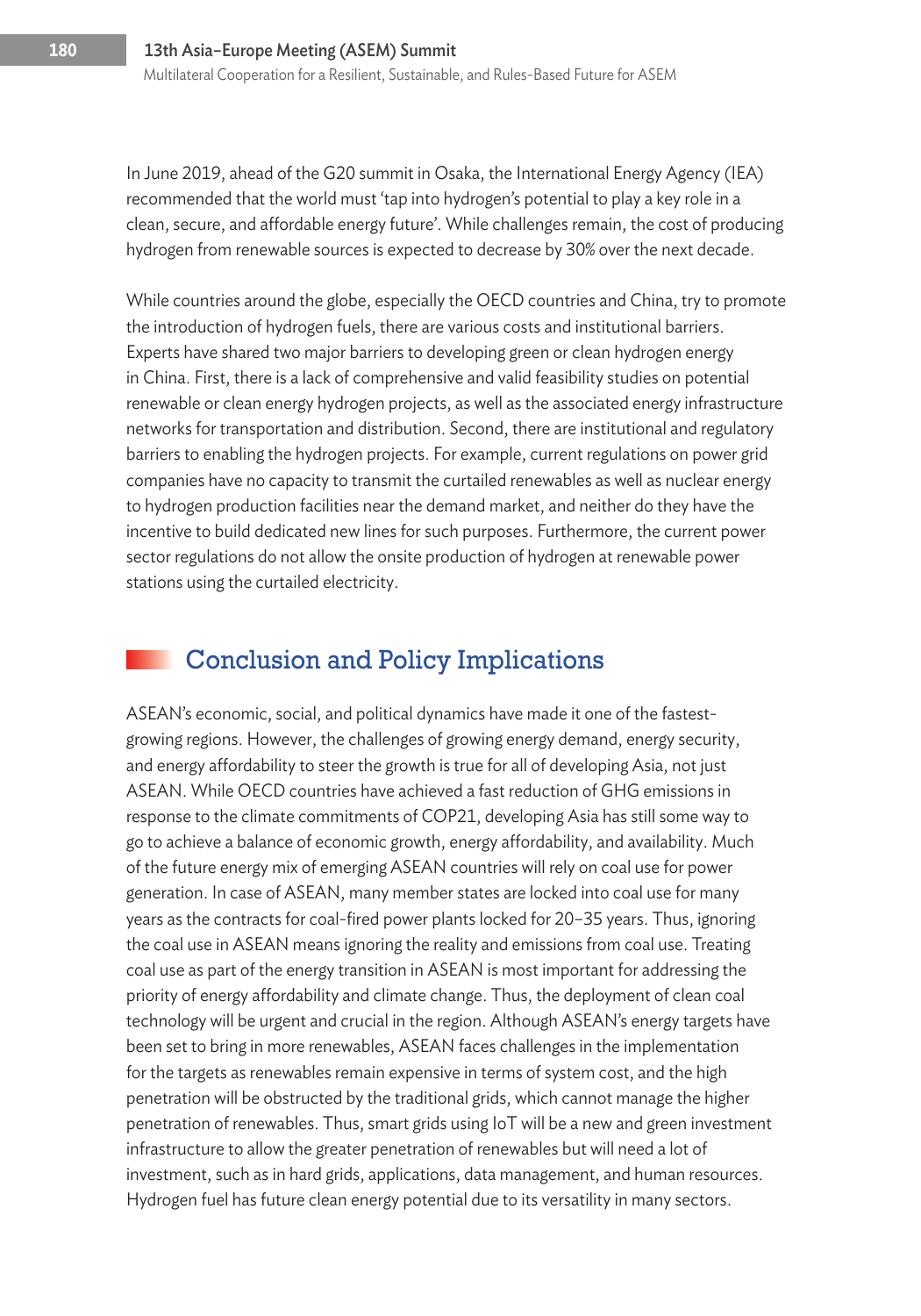The promotion and adoption of hydrogen fuel will be key for a future clean society. The EU and developed world are leading the hydrogen research and development, and ASEAN will need to catch up, learn, and adopt the application and uses of hydrogen in the economy. Below are key policy recommendations prompted for leaders' attention:

#### Clean Use of Coal

Assisting developing Asia and ASEAN towards realising a clean energy future will require dealing with the current and future substantial new generation capacity of coal required to generate power. Unabated coal-fired power generation plants are increasingly being constructed in developing Asia, and this trend brings forward the urgent need to address the environmental sustainability of powering emerging Asia's economic development and the need for clean coal technology deployment. Below are the key policy recommendations.

- The current climate narrative and policy approach of banning coal use shall be reviewed to assist emerging Asia to afford CCTs, providing that there are less available alternative energy options for emerging Asia in the medium term to meet energy demand. Treating CCT as a technology solution in the energy transition will be a win-win solution.
- Developing Asia will rely on whatever CCTs are available in the market with an affordable price. The upfront costs of such ultra-supercritical (USC) technology or advanced ultra-supercritical (A-USC) technology are higher compared to Supercritical (SC) and sub-critical (C) technologies. Thus, it is necessary to lower the upfront cost of A-USC or USC through policies, such as attractive financial/ loan schemes for USC technologies, or a strong political institution to deliver public financing for CCTs to developing Asia.
- A policy framework should clearly state the corporate social responsibilities of developed and developing nations, respectively, by highlighting the near- and longterm policy measures towards the coal industry and coal-fired power generation, with the speedy acceleration of the research and development (R&D) of carbon capture sequestration, utilisation and storage (CCUS) for commercialisation sooner or later in the near future. A business model will need to be developed around the CCUS.
- There is a need for public consultation or local participation on the potential impacts of any selected coal technologies. However, for developing Asia, institutions may not emphasise such local participation. Thus, an active organisation is needed to disseminate information on the potential harm resulting from less-efficient coal-fired power plants.
- China, the leader in public financing on coal-fired power plants to Asia, may consider to embed the environmental standard into the funding mechanism to ensure that the deployment of coal-fired power plants is at least using USC Chinese technologies for developing Asia.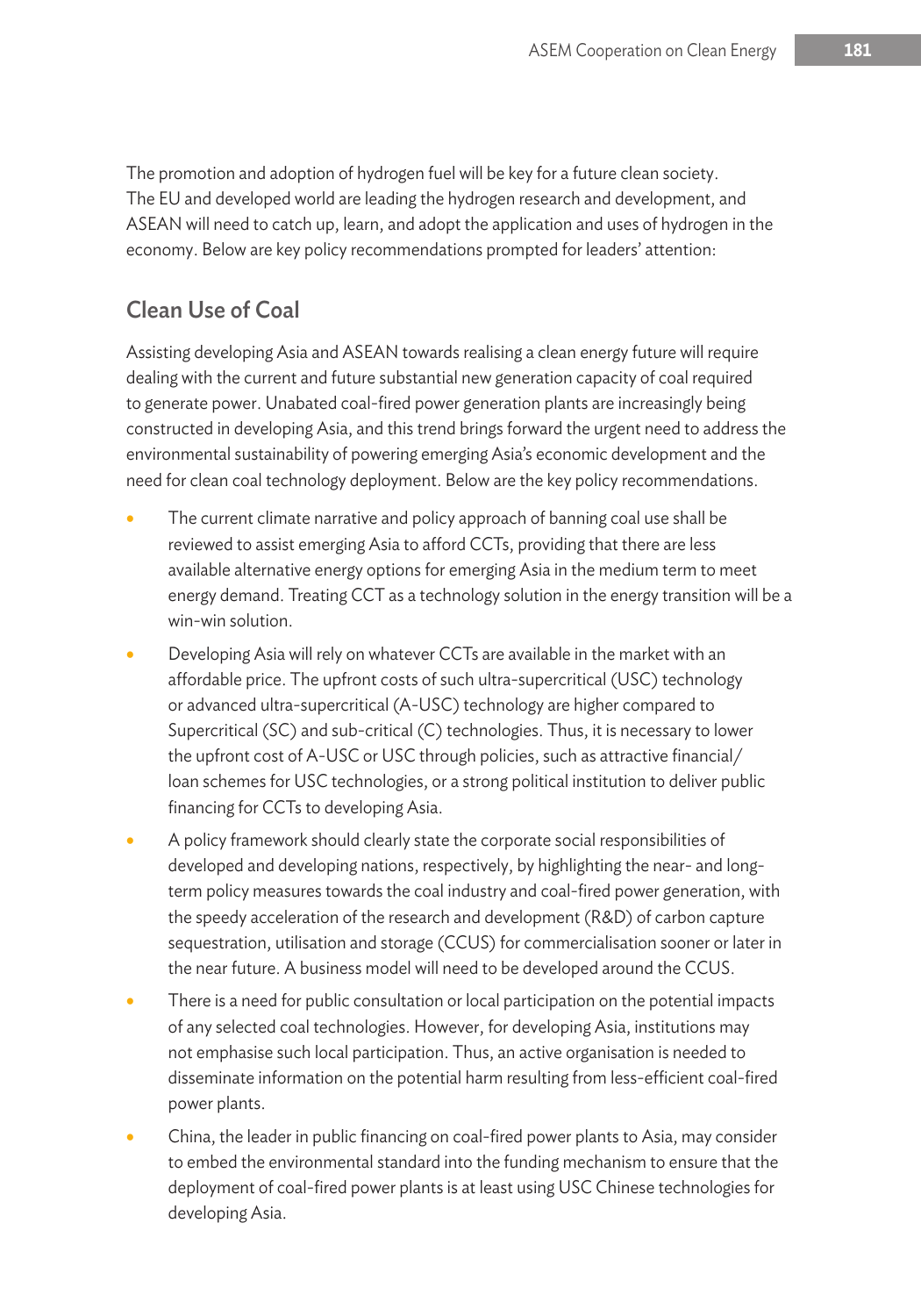#### Penetration of RE through Smart Grids and IoT

The EU's assistance and cooperation will be key to pushing ASEAN into a high level of RE through smart grid investment and cooperation. These include:

- Investment in 'hard' infrastructure, which includes the physical component of the grid within the country and for the ASEAN Power Grid Connectivity, power generation, transmission, and the distribution network as well as energy storage facilities to balance the load fluctuations as the result of higher RE penetration.
- Investment in telecommunications, which represents the telecommunication services that monitor, protect, and control the grid. These include wide area networks, field area networks, home area networks, and local area networks.
- Investment in data management, which ensures proper data mining and utilisation to facilitate smart grid applications.
- Investment in tools and software technologies that use and process collected information from the grid to monitor, protect, and control the hard infrastructure layer and reinforce the grid to allow the integration of renewable energy.

#### The Future Clean Energy of Hydrogen Fuel

Hydrogen energy-related industries will be a huge investment in the foreseeable future. However, the large scale and adoption of hydrogen use policy will need to be considered. Below are key policy directions for investments in hydrogen.

- There is a huge potential for investments in hydrogen production from renewables and nuclear energy. Further, curtailed electricity from RE is suitable for hydrogen production, but there needs to be clear policy and regulations to promote such hydrogen production.
- For hydrogen vehicles to be widely adopted, hydrogen refuelling stations and hydrogen transportation and storage facilities will need to be developed.
- Public awareness and willingness to pay together with public financing on the hydrogen production and supply chain will be key to promote the investment.
- Governments will need to establish targets for hydrogen penetration/use in all sectors. Energy policy and targets to promote hydrogen use will encourage the investment of the supply chain.

The ASEM Summit in 2021 will deliberate the future of Asia–Europe cooperation for a sustainable development programme that addresses the future concerns of the two regions. The recommendations above will help ASEM to develop the roadmap for cooperation in the field of clean energy for Asia and Europe.